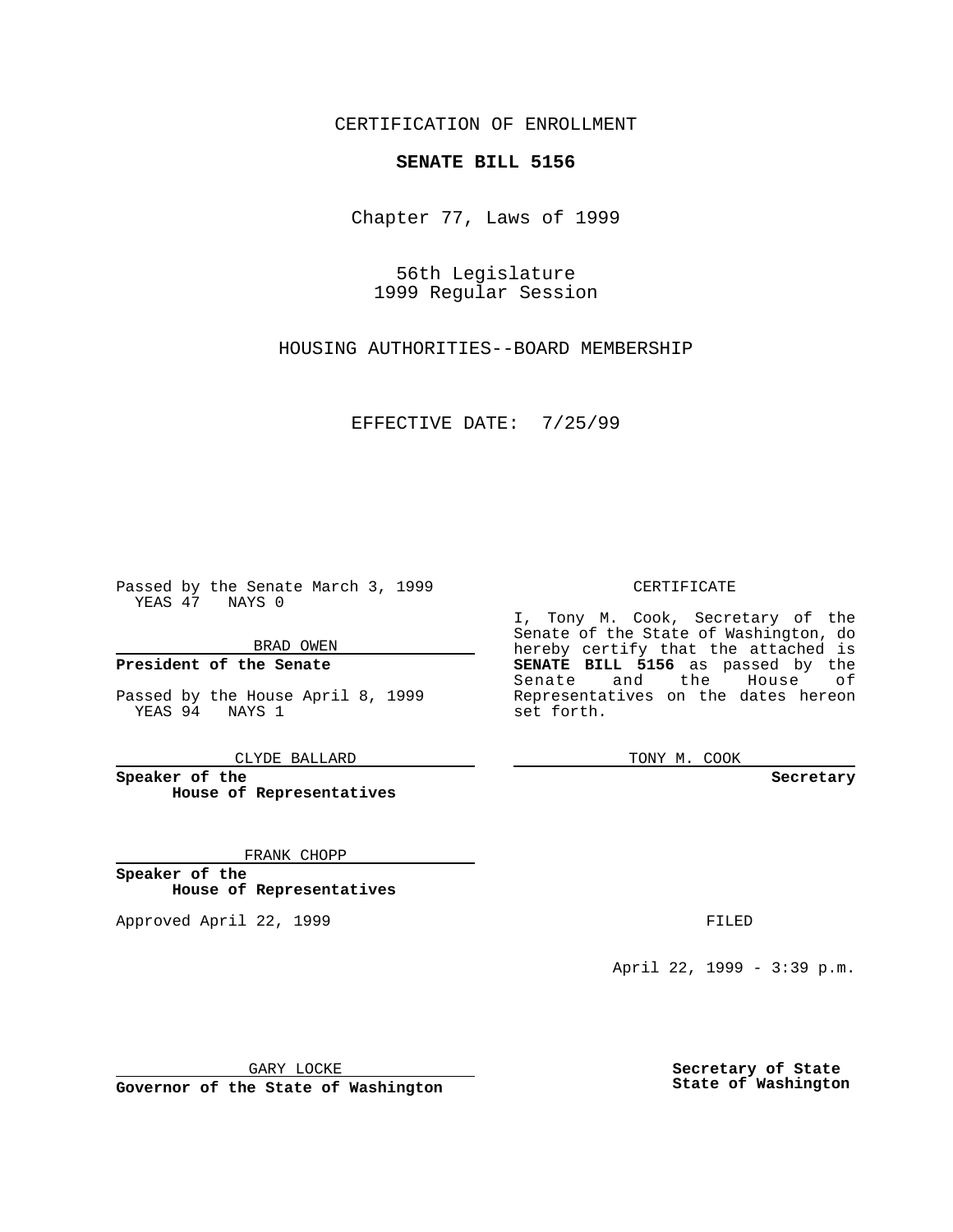## **SENATE BILL 5156** \_\_\_\_\_\_\_\_\_\_\_\_\_\_\_\_\_\_\_\_\_\_\_\_\_\_\_\_\_\_\_\_\_\_\_\_\_\_\_\_\_\_\_\_\_\_\_

\_\_\_\_\_\_\_\_\_\_\_\_\_\_\_\_\_\_\_\_\_\_\_\_\_\_\_\_\_\_\_\_\_\_\_\_\_\_\_\_\_\_\_\_\_\_\_

Passed Legislature - 1999 Regular Session

#### **State of Washington 56th Legislature 1999 Regular Session**

**By** Senators Prentice and Winsley

Read first time 01/14/1999. Referred to Committee on Commerce, Trade, Housing & Financial Institutions.

 AN ACT Relating to voluntary expansion of local housing authority boards of commissioners to comply with federal law; and amending RCW 35.82.040.

BE IT ENACTED BY THE LEGISLATURE OF THE STATE OF WASHINGTON:

 **Sec. 1.** RCW 35.82.040 and 1998 c 140 s 1 are each amended to read as follows:

 Except as provided in RCW 35.82.045, when the governing body of a city adopts a resolution declaring that there is a need for a housing authority, it shall promptly notify the mayor of such adoption. Upon receiving such notice, the mayor shall appoint five persons as commissioners of the authority created for the city. When the governing body of a county adopts a resolution declaring that there is a need for a housing authority, it shall appoint five persons as commissioners of the authority created for the county. The commissioners who are first appointed shall be designated to serve for terms of one, two, three, four and five years, respectively, from the date of their appointment, but thereafter commissioners shall be appointed for a term of office of five years except that all vacancies shall be filled for the unexpired term. No commissioner of an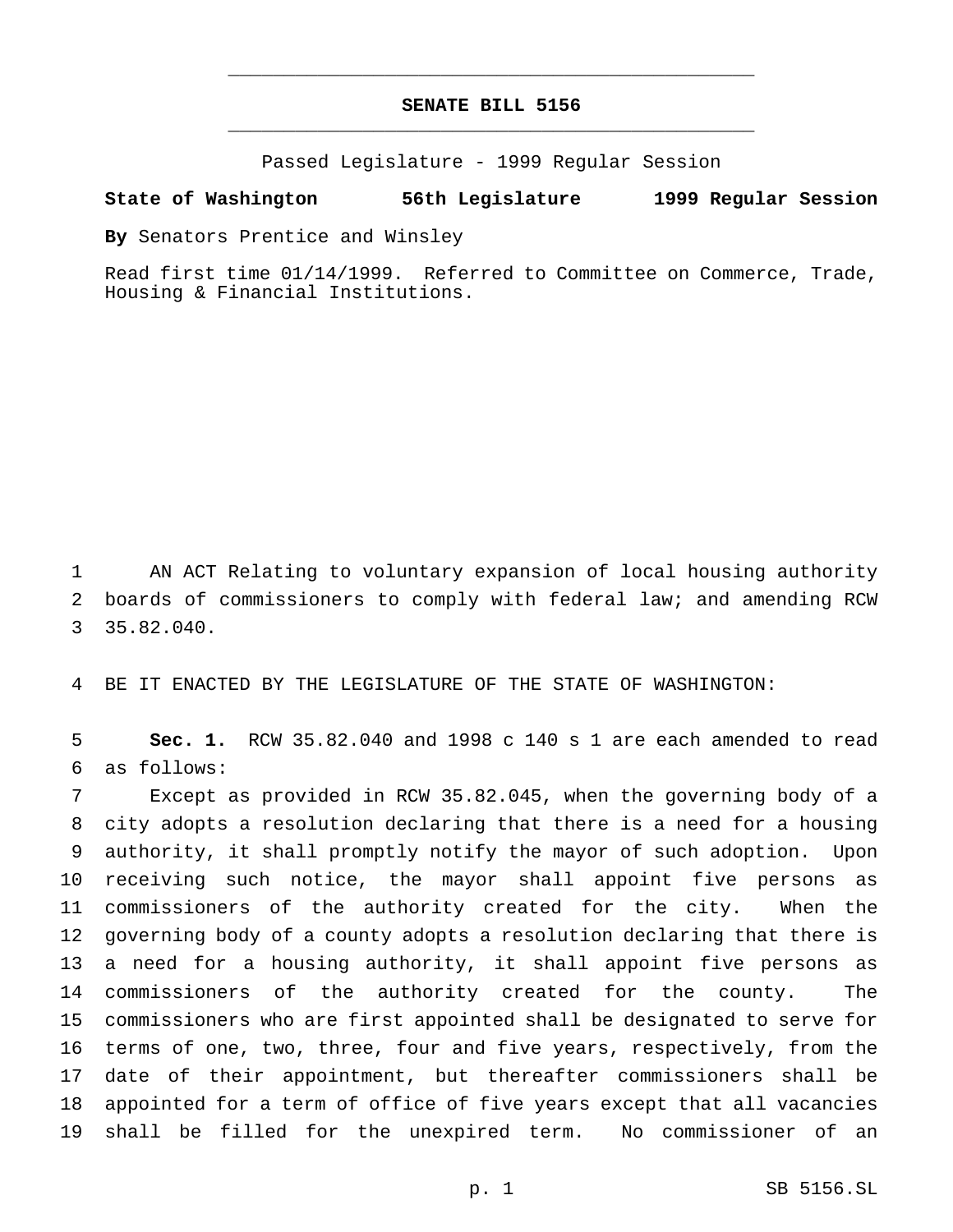authority may be an officer or employee of the city or county for which the authority is created, unless the commissioner is an employee of a separately elected county official other than the county governing body in a county with a population of less than one hundred seventy-five thousand as of the 1990 federal census, and the total government employment in that county exceeds forty percent of total employment. A commissioner shall hold office until a successor has been appointed and has qualified, unless sooner removed according to this chapter. A certificate of the appointment or reappointment of any commissioner shall be filed with the clerk and such certificate shall be conclusive evidence of the due and proper appointment of such commissioner. A commissioner shall receive no compensation for his or her services for the authority, in any capacity, but he or she shall be entitled to the necessary expenses, including traveling expenses, incurred in the discharge of his or her duties.

 The powers of each authority shall be vested in the commissioners thereof in office from time to time. Except as provided in RCW 35.82.045, three commissioners shall constitute a quorum of the authority for the purpose of conducting its business and exercising its powers and for all other purposes. Action may be taken by the authority upon a vote of a majority of the commissioners present, unless in any case the bylaws of the authority shall require a larger number. The mayor (or in the case of an authority for a county, the governing body of the county) shall designate which of the commissioners appointed shall be the first chair of the commission and he or she shall serve in the capacity of chair until the expiration of his or her term of office as commissioner. When the office of the chair of the authority becomes vacant, the authority shall select a chair from among its commissioners. An authority shall select from among its commissioners a vice-chair, and it may employ a secretary (who shall be executive director), technical experts and such other officers, agents and employees, permanent and temporary, as it may require, and shall determine their qualifications, duties and compensation. For such legal services as it may require, an authority may call upon the chief law officer of the city or the county or may employ its own counsel and legal staff. An authority may delegate to one or more of its agents or employees such powers or duties as it may deem proper.